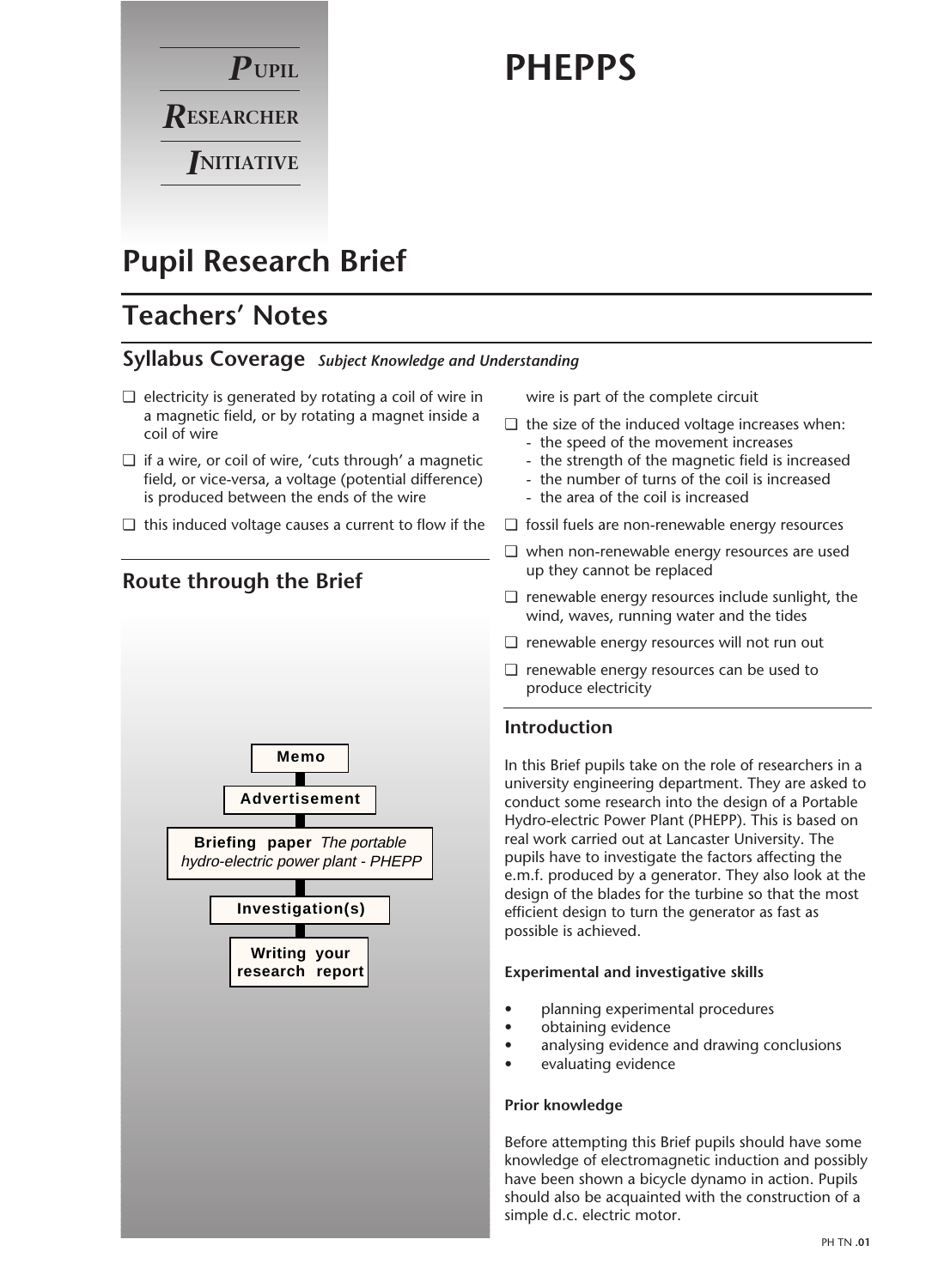# **Teachers' Notes continued**

### **Running the Brief**

#### **Pupil grouping**

Pupils could work in a number of groupings during this Brief. Suggestions are :

| Initial briefing                                             | whole class; teacher-led<br>introduction                                                                                                                                              |
|--------------------------------------------------------------|---------------------------------------------------------------------------------------------------------------------------------------------------------------------------------------|
| Memo and<br>advertisement                                    | whole class; led by teacher                                                                                                                                                           |
| Paper: The<br>portable hydro-electric<br>power plant - PHEPP | pairs or small<br>groups, depending how<br>the investigation tasks are<br>allocated by the teacher                                                                                    |
| Communication -<br>writing research<br>reports               | individuals, if the report is<br>assessment purposes.<br>Whole class plenary<br>session for feedback from<br>teams, with each team<br>contributing a different<br>investigation task. |

Pupils could work in small groups investigating all the aspects of the PHEPP design, or each group could investigate one variable (for example, number of turns on the coil) while keeping the others constant. If this approach is adopted, each group needs to share its findings with the whole class at a plenary session so that all pupils can write a full report of the research team's findings.

#### **Timing**

It is expected that this Brief could take approximately 3 hours of classroom time - longer if pupils attempt to build working models of a PHEPP.

#### **Activities**

The teacher should issue the pupils with the **Study Guide** which provides pupils with a summary of what they should produce as they work through the Brief. It can also act as a checklist so that pupils can monitor their own progress. The head of the PHEPP research team (the teacher) hands out copies of the **memo** and the **advertisement from "Research News"** to the researchers (the pupils). These outline the task of preparing a proposal to the Research Council for funding to develop a small scale electricity generator. The research team is to carry out a series of experiments to investigate the factors affecting the performance of a generator driven by a turbine. Background information is provided in the **internal**

**briefing paper : The portable hydro-electric power plant - PHEPP**. Pupils should read through this, taking notes.

In section 3 (Outline research programme) of the internal briefing paper, one set of suggestions is concerned with investigating the variables in the design of the generator (the number of turns on the coil etc.) and the other set of suggestions names the variables that are to be investigated in the design of the water turbine (number of blades etc.). Pupils should be put into groups and allocated their tasks. Once the investigations are completed the results from each group should be reported to the whole class and collated by the teacher. Pupils should then write a report of these findings. The report should also include a section outlining the benefits and drawbacks of using a range of methods for generating electricity, such as burning fossil fuels, hydro-electric power, solar cells, wind turbines, geothermal energy, wave power and tidal power. Pupils will need to do some research for this section, interrogating whatever secondary sources of information are available to them.

#### **Investigation details**

The internal briefing paper suggests four possible investigations into ways of getting maximum voltage from the PHEPP generator, by looking at:

- 1 the number of turns on the coil
- 2 the strength of the magnetic field
- 3 the area of the coil
- 4 the turning speed of the PHEPP

and three investigations into getting maximum turning speed for the PHEPP, by varying such factors as:

- 5. blade numbers
- 6. blade sizes
- 7. blade shapes

Changing the number of turns on the coil (investigation 1) and changing the speed of rotation (investigation 4) are readily achieved. Altering the magnetic field strength (investigation 2) and altering the area of the coil (investigation 3) are more difficult to accomplish, especially if the motor kits mentioned in the **Technical details** are used. Pupils may tackle investigation 3 by making their own model generators and so make a number of coils with different cross-sectional areas.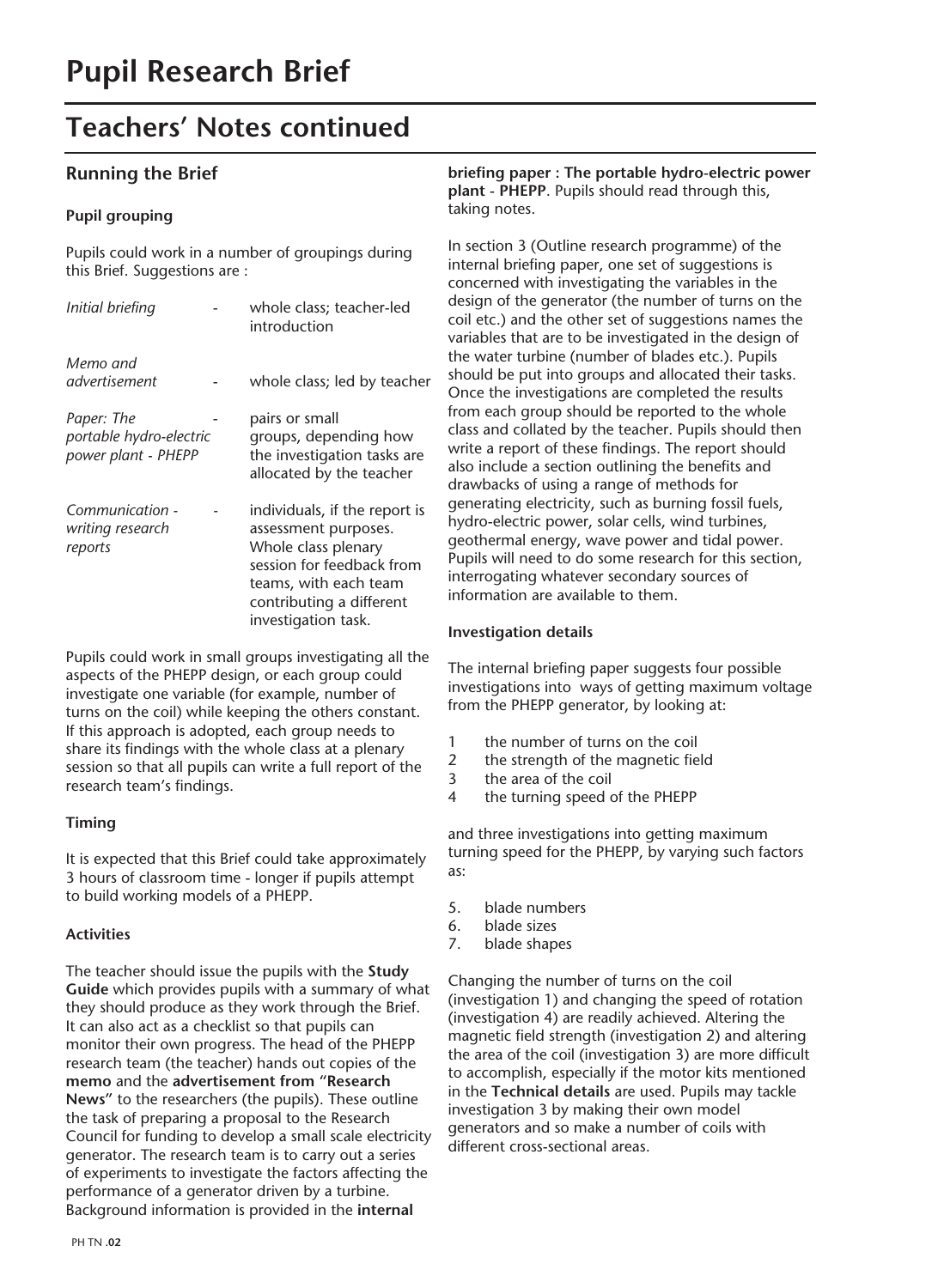# **Teachers' Notes continued**

The relationship between induced e.m.f. and the different variables is :

 $E =$  BAN  $\omega$  sin  $\omega t$ 

- E induced e.m.f. at time t
- B magnetic flux density
- A area of the coil
- N number of turns on the coil
- ω angular velocity of the rotating coil

The investigations into the water turbines (investigations 5, 6 and 7) are more straightforward. The pupils need not use spheres to carry the blades, as in the real PHEPP design, but could use corks and make the incisions in them to carry the blades. The blades themselves could be made of plastic. Pupils will need to devise a means of measuring the speed of rotation of the blades, and make sure that the speed of water movement is the same for each test, so as to make the tests fair.

*Using IT.* Voltmeter sensors, light gates or light sensors can be used to measure the turning speed of a model generator. Voltmeter sensors can be used to measure the voltage produced with different generator designs. A spread sheet could be used to produce graphs from the data collected, and to model the 'scaling up' of the design, suggested on page PH.06.

#### **Technical details**

(i) The investigation to determine the effect of the number of turns of the coil can be done with Westminster kits, but since the potential differences induced are very small the experiments need very sensitive meters, such as microvoltmeters. Voltmeter sensors could also be used.

(ii) Changing the magnetic field strength can be achieved by using magnets of different strength, but note that simply binding 2 magnets together does not double the field strength. Pupils may be asked to devise a means of comparing the strengths of magnets. The higher achieving pupils could be introduced to the Hall Probe method of determining magnetic field strength.

(iii) Small electric motors can be used as generators for the scale models of the PHEPP.

(iv) One method of measuring the speed of the PHEPP would be to tie a measured length of thread round its axle and time how long it takes for the thread to wind round the axle. Other methods could involve datalogging using a voltmeter sensor, light gates or light sensors. These could be done as

demonstrations or for individual/group project work.

#### **Safety issues**

PLEASE NOTE: It is also important that you prepare your own risk assessments for the practical work in this Brief in the usual way.

#### *Model building*

If pupils design and build a model generator or PHEPP, then a check will be required before use.

#### **Assessment issues for** *Experimental and Investigative Science* **(National Curriculum for England and Wales, Northern Ireland Curriculum)**

| P | Planning           | Obtaining evidence  |
|---|--------------------|---------------------|
| Α | Analysing evidence | Evaluating evidence |

Investigations 1-4 involve pupils in devising investigation plans to measure the effect on output voltage of changing the relevant variable (see **Investigation details** above). All mark levels are possible in **Skill Area P**. Marks for Skill Areas **O, A and E** will depend on the approach taken to **Skill Area P.**

Investigations 5, 6 and 7 require pupils to investigate ways of getting maximum turning speed for the PHEPP by varying

- the number of blades
- the blade size
- the blade shapes

Construction difficulties are likely to restrict achievement for most pupils in **Skill Area P**, although some could achieve higher marks if their models show that they have taken into account a range of factors such as controlling water flow over the blades and ways of changing blade number, size or shape systematically. They should also devise a way of reliably measuring turning speed. Achievement in **Skill Areas O, A and E** is likely to be constrained by their approach in **Skill Area P**.

### **Scottish syllabus coverage**

Standard Grade Physics - *Energy Matters*